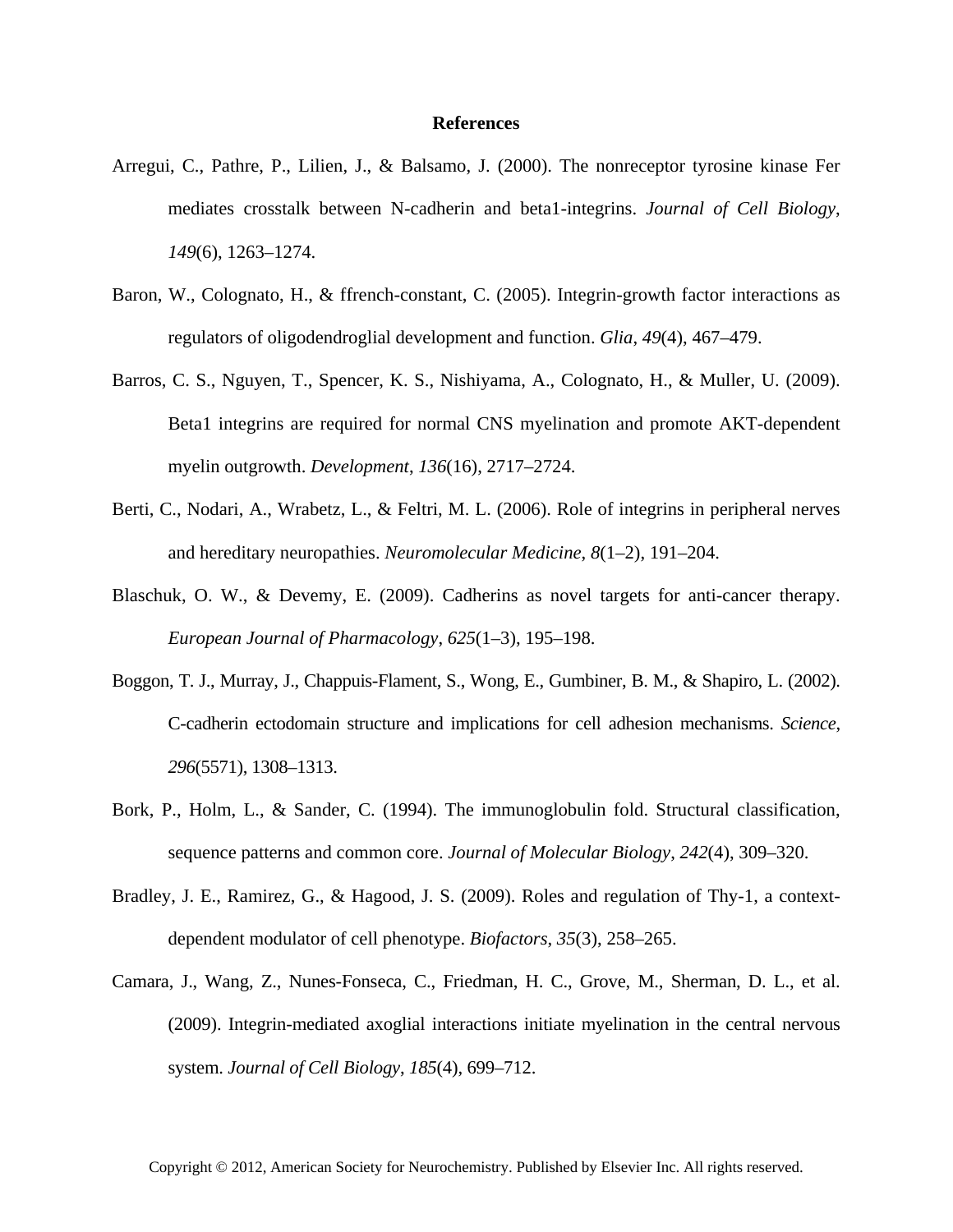- Chen, X., & Gumbiner, B. M. (2006). Crosstalk between different adhesion molecules. *Current Opinion in Cell Biology*, *18*(5), 572–578.
- Clegg, D. O., Wingerd, K. L., Hikita, S. T., & Tolhurst, E. C. (2003). Integrins in the development, function and dysfunction of the nervous system. *Frontiers in Bioscience*, *8*, d723–750.
- Colognato, H., ffrench-Constant, C., & Feltri, M. L. (2005). Human diseases reveal novel roles for neural laminins. *Trends in Neuroscience*, *28*(9), 480–486.
- Craig, A. M., & Kang, Y. (2007). Neurexin–neuroligin signaling in synapse development. *Current Opinion in Neurobiology*, *17*(1), 43–52.
- Crocker, P. R., Paulson, J. C., & Varki, A. (2007). Siglecs and their roles in the immune system. *Nature Reviews Immunology*, *7*(4), 255–266.
- Delon, I., & Brown, N. H. (2007). Integrins and the actin cytoskeleton. *Current Opinion in Cell Biology*, *19*(1), 43–50.
- Ditlevsen, D. K., & Kolkova, K. (2010). Signaling pathways involved in NCAM-induced neurite outgrowth. *Advances in Experimental Medicine and Biology*, *663*, 151–168.
- Edelman, G. M. (1987). CAMs and Igs: Cell adhesion and the evolutionary origins of immunity. *Immunological Reviews*, *100*, 11–45.
- Fogel, A. I., Akins, M. R., Krupp, A. J., Stagi, M., Stein, V., & Biederer, T. (2007). SynCAMs organize synapses through heterophilic adhesion. *Journal of Neuroscience*, *27*(46), 12516–12530.
- Geiger, B., & Ayalon, O. (1992). Cadherins. *Annual Review of Cell Biology*, *8*, 307–332.
- Gumbiner, B. M. (2005). Regulation of cadherin-mediated adhesion in morphogenesis. *Nature Reviews Molecular Cell Biology*, *6*(8), 622–634.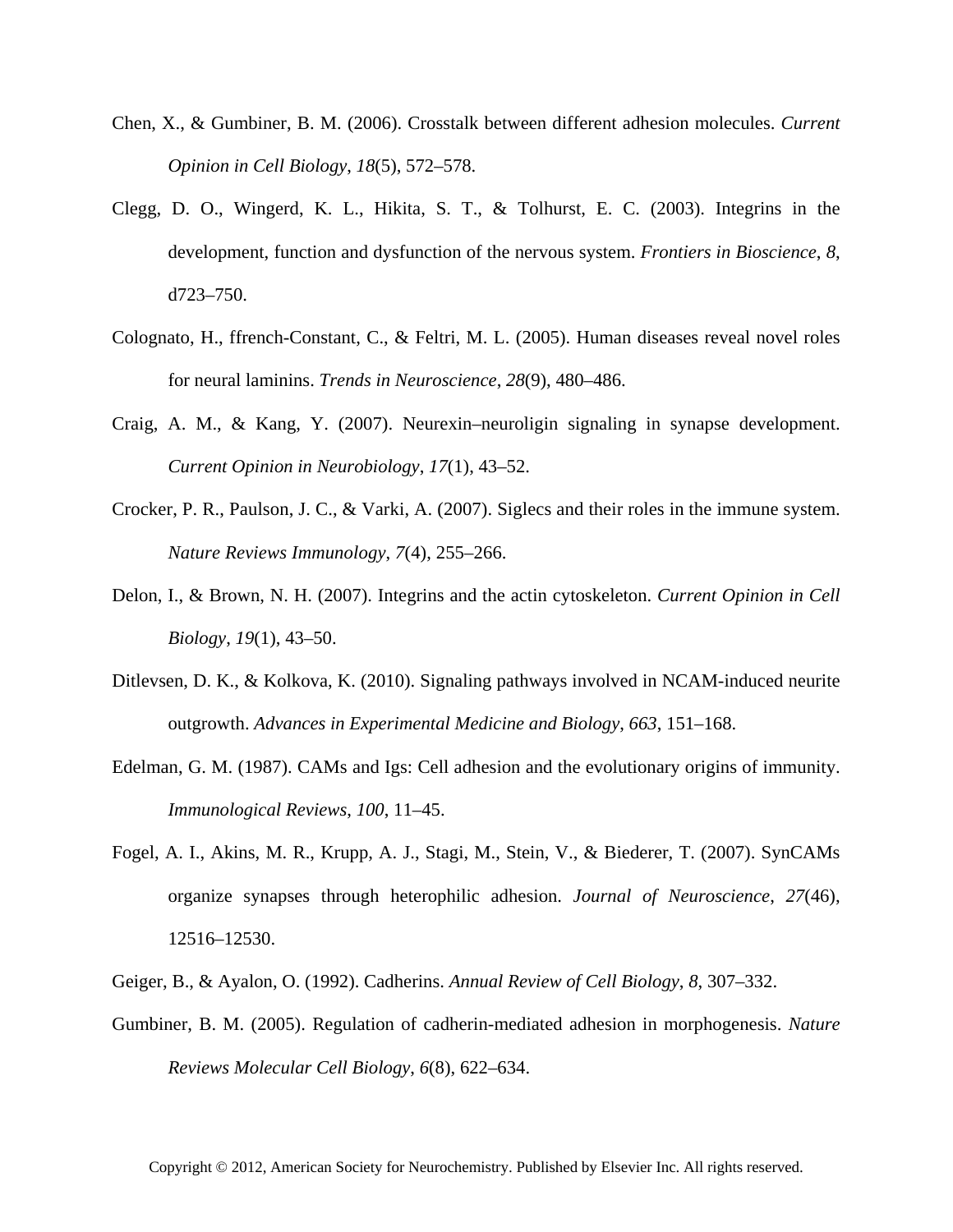Hildebrandt, H., Muhlenhoff, M., & Gerardy-Schahn, R. (2010). Polysialylation of NCAM. *Advances in Experimental Medicine and Biology*, *663*, 95–109.

Hortsch, M., & Umemori, H. (Eds.). (2009). *The sticky synapse*. New York, NY: Springer.

- Hulpiau, P., & van Roy, F. (2009). Molecular evolution of the cadherin superfamily. *International Journal of Biochemistry and Cell Biology*, *41*(2), 349–369.
- Hynes, R. O. (2002). Integrins: Bidirectional, allosteric signaling machines. *Cell*, *110*(6), 673– 687.
- Jeanes, A., Gottardi, C. J., & Yap, A. S. (2008). Cadherins and cancer: How does cadherin dysfunction promote tumor progression? *Oncogene*, *27*(55), 6920–6929.
- Kiryushko, D., Berezin, V., & Bock, E. (2004). Regulators of neurite outgrowth: Role of cell adhesion molecules. *Annals of the New York Academy of Science*, *1014*, 140–154.
- Maness, P. F., & Schachner, M. (2007). Neural recognition molecules of the immunoglobulin superfamily: Signaling transducers of axon guidance and neuronal migration. *Nature Neuroscience*, *10*(1), 19–26.
- Marsden, M., & DeSimone, D. W. (2003). Integrin–ECM interactions regulate cadherin– dependent cell adhesion and are required for convergent extension in Xenopus. *Current Biology*, *13*(14), 1182–1191.
- Milner, R., & Campbell, I. L. (2002). The integrin family of cell adhesion molecules has multiple functions within the CNS. *Journal of Neuroscience Research*, *69*(3), 286–291.
- Morishita, H., & Yagi, T. (2007). Protocadherin family: Diversity, structure, and function. *Current Opinion in Cell Biology*, *19*(5), 584–592.
- Murphy, K. M., Travers, P., & Walport, M. (Eds.), (2007). *Janeway's immunobiology* (7th ed.). New York, NY: Garland Science.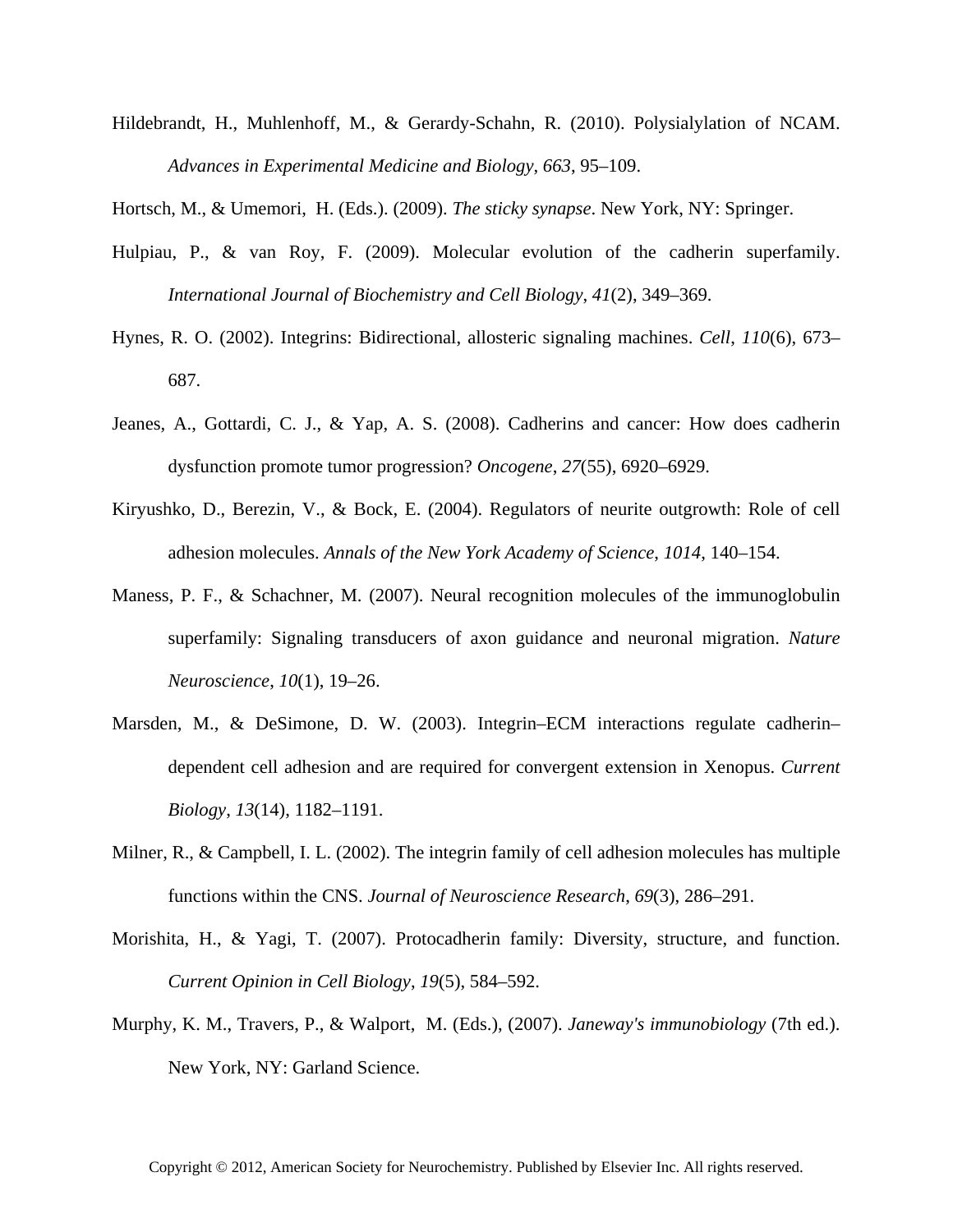- Nodari, A., Previtali, S. C., Dati, G., Occhi, S., Court, F. A., Colombelli, C., et al. (2008). Alpha6beta4 integrin and dystroglycan cooperate to stabilize the myelin sheath. *Journal of Neuroscience*, *28*(26), 6714–6719.
- Nollet, F., Kools, P., & van Roy, F. (2000). Phylogenetic analysis of the cadherin superfamily allows identification of six major subfamilies besides several solitary members. *Journal of Molecular Biology*, *299*(3), 551–572.
- Pasterkamp, R. J., & Giger, R. J. (2009). Semaphorin function in neural plasticity and disease. *Current Opinion in Neurobiology*, *19*(3), 263–274.
- Pokutta, S., & Weis, W. I. (2007). Structure and mechanism of cadherins and catenins in cell– cell contacts. *Annual Review of Cell and Developmental Biology*, *23*, 237–261.
- Redies, C. (2000). Cadherins in the central nervous system. *Progress in Neurobiology*, *61*(6), 611–648.
- Ruoslahti, E. (1996). RGD and other recognition sequences for integrins. *Annual Review of Cell and Developmental Biology*, *12*, 697–715.
- Sakisaka, T., & Takai, Y. (2005). Cell adhesion molecules in the CNS. *Journal of Cell Science*, *118*(Pt 23), 5407–5410.
- Scheiffele, P., Fan, J., Choih, J., Fetter, R., & Serafini, T. (2000). Neuroligin expressed in nonneuronal cells triggers presynaptic development in contacting axons. *Cell*, *101*(6), 657–669.
- Shapiro, L., Love, J., & Colman, D. R. (2007). Adhesion molecules in the nervous system: Structural insights into function and diversity. *Annual Review of Neuroscience*, *30*, 451– 474.
- Shattil, S. J., Kim, C., & Ginsberg, M. H. (2010). The final steps of integrin activation: The end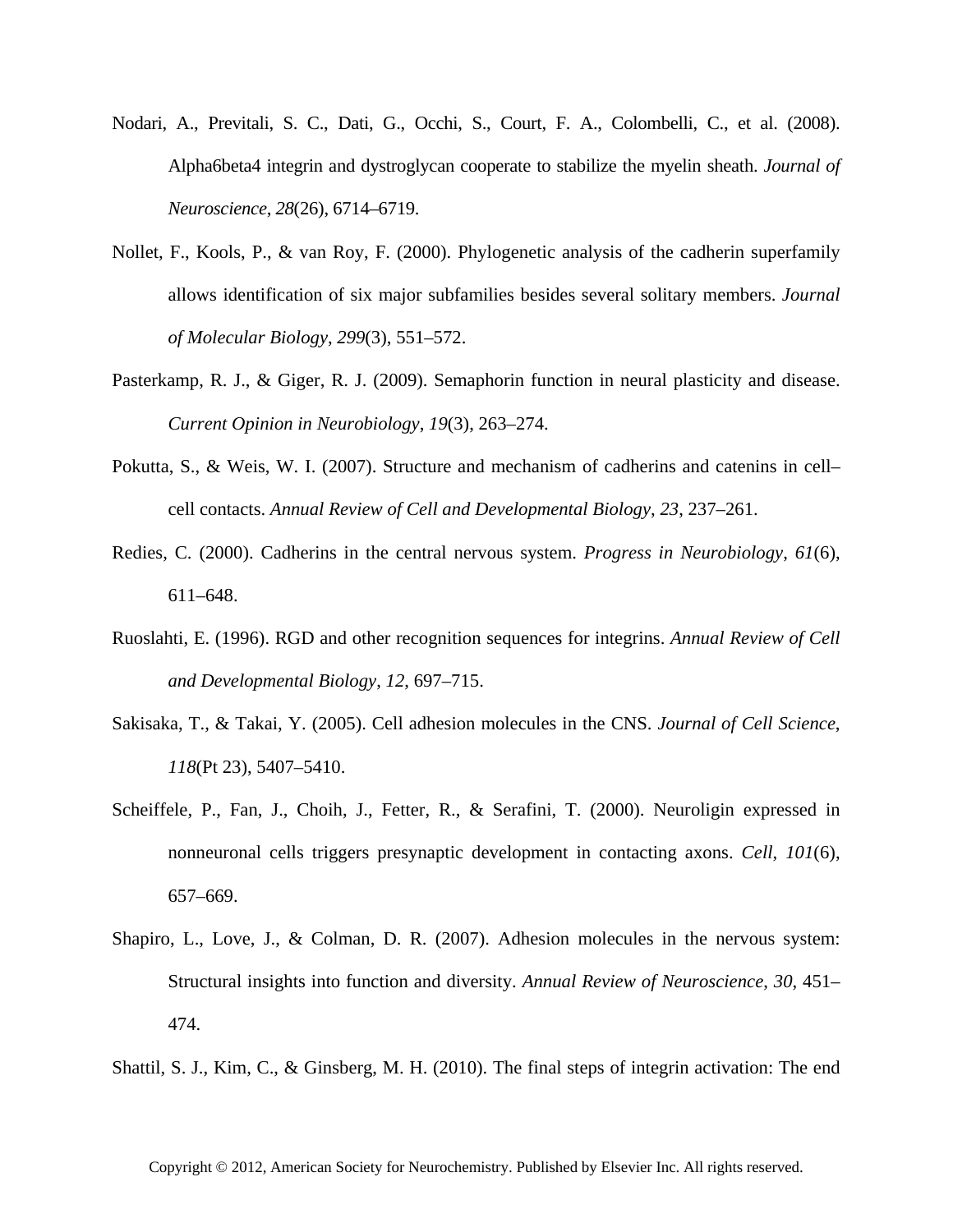game. *Nature Reviews Molecular Cell Biology*, *11*(4), 288–300.

- Smith, D. K., & Xue, H. (1997). Sequence profiles of immunoglobulin and immunoglobulin-like domains. *Journal of Molecular Biology*, *274*(4), 530–545.
- Sudhof, T. C. (2008). Neuroligins and neurexins link synaptic function to cognitive disease. *Nature*, *455*(7215), 903–911.
- Suzuki, S. C., & Takeichi, M. (2008). Cadherins in neuronal morphogenesis and function. *Development, Growth and Differentiation*, *50*(Suppl. 1), S119–130.
- Takeichi, M. (1991). Cadherin cell adhesion receptors as a morphogenetic regulator. *Science*, *251*(5000), 1451–1455.
- Takeichi, M. (2007). The cadherin superfamily in neuronal connections and interactions. *Nature Reviews Neuroscience*, *8*(1), 11–20.
- Tessier-Lavigne, M., & Goodman, C. S. (1996). The molecular biology of axon guidance. *Science*, *274*(5290), 1123–1133.
- Thomas, L. A., Akins, M. R., & Biederer, T. (2008). Expression and adhesion profiles of SynCAM molecules indicate distinct neuronal functions. *Journal of Comparative Neurology*, *510*(1), 47–67.
- Van der Zee, C. E., Kreft, M., Beckers, G., Kuipers, A., & Sonnenberg, A. (2008). Conditional deletion of the Itgb4 integrin gene in Schwann cells leads to delayed peripheral nerve regeneration. *Journal of Neuroscience*, *28*(44), 11292–11303.
- Williams, A. F., & Barclay, A. N. (1988). The immunoglobulin superfamily domains for cell surface recognition. *Annual Review of Immunology*, *6*, 381–405.
- Yagi, T. (2008). Clustered protocadherin family. *Development, Growth and Differentiation*, *50*(Suppl. 1), S131–140.